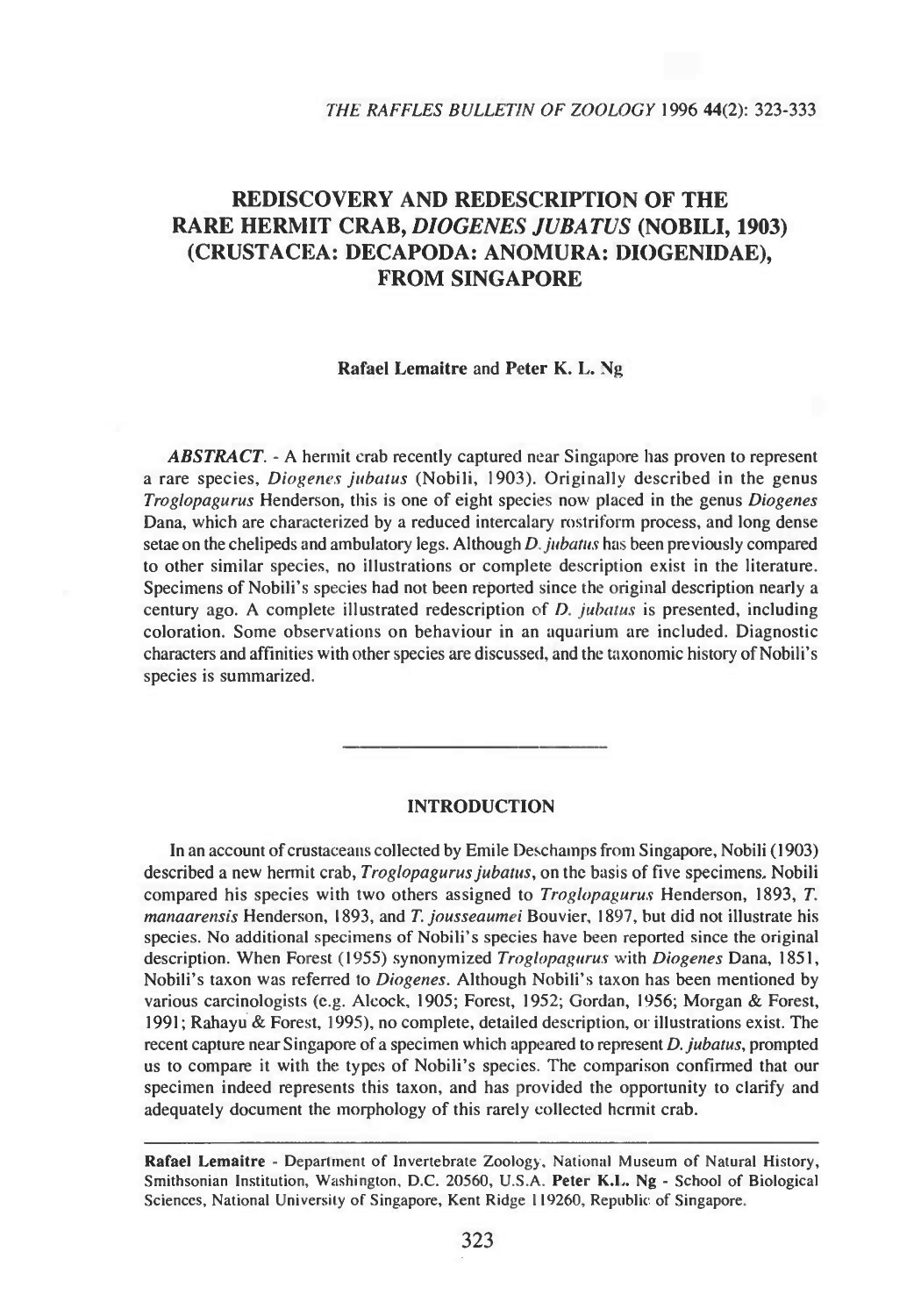#### Lemaitre & Ng: Redescription of *Diogenes jubatus* (Nobili, 1903)

The type material of *D. jubatus* (Nobili), is contained in the Museo Zoologico Universita di Torino - Museo Regionale di Scienze Naturali, Italy (MZUT). The specimen recently collected from Singapore has been deposited in the National Museum of Natural History, Smithsonian Institution, Washington, D.C. (USNM). We follow McLaughlin (1997) in the use of the term "semichelate" for the condition of the fourth pereopods. The abbreviation SL indicates shield length (to the nearest 0.1 mm), measured from the tip of the rostrum to the midpoint of the posterior margin.

#### **TAXONOMY**

## *Diogenesjubatus* **(Nobili, 1903)** (Figs. 1-5)

*Troglopagurus jubatus* Nobili, 1903: 17; 1906: 79, 81 (key); Alcock, 1905: 75 (key). 167; Forest, 1952: 9; Gordan, 1956: 342 (lit.).

*Diogenesjubatus -* Morgan *&* Forest, 1991: 670, 676, 678 (key); Rahayu & Forest, 1995: 401.

*Material examined. -* Lectotype, herein selected: female (SL 4.6 mm) (MZUT Cr 1485, ex 1645), Singapore, coll. E. Deschamps, 1901.

Paralectotypes: 4 males (SL 2.1-4.5 mm) (MZUT Cr 1485, ex 1645), same data as lectotype.

Others -1 male (SL 5.0 mm) (USNM 275980), channel between Pulau Tekong Island and Changi Point, eastern Singapore, 15-20 m, dredged, coll. R. Teo & T. S. Sin, 27 Jan.1993.

*Redescription. -* Shield (Fig. 1) about as long as wide. Dorsal surface uneven; usually with 13 low, often weakly calcified tubercles symmetrically arranged (6 on each side, 1) median just anterior to center of shield); with short transverse row of small spines near each anterolateral angle, well marked groove forming an inverted U on anterior half medially, and short transverse rows of plumose setae adjacent to anterior margin of tubercles and near posterolateral angle. Anterolateral margin sloping. Rostrum blunt, broadly subtriangular, not reaching tips of lateral projections. Anterior margins between rostrum and lateral projections weakly concave. Lateral projections with small terminal spine. Posterior carapace with posteromedian plate moderately calcified. Accessory portions of cephalothorax well calcified.

Ocular peduncles (Fig. <sup>I</sup> a, c, d) elongate, approximately three-fourths length of shield, reaching to distal margin of penultimate antennular segment, and at most slightly exceeding distal margin of fourth antennal segment; weakly broadened basally, glabrous except for tuft of setae on dorsal surface proximally. Comeae subequal in width to distal width of ocular peduncle. Ocular acicles (Fig. 1) separated basally by one-fifth basal width of <sup>I</sup> acicle; anterior margin with 4 or 5 spines, not extending more than halflength of margin. Intercalary rostriform process (Fig. lb) reduced, consisting of often inconspicuous, oblong lobe with terminal setae.

Antennular peduncles slender, with scattered setae; exceeding distal margin of fifth antennal segment by at least half length of ultimate antennular segment. Ultimate segment about 1.3 times as long as penultimate. Basal segment unarmed mesially; lateral face with distal lobe armed with 4-6 small blunt or sharp spines.

Antenna] peduncle (Figs, la, c, d, 2) very stout. Fifth and fourth segments unarmed,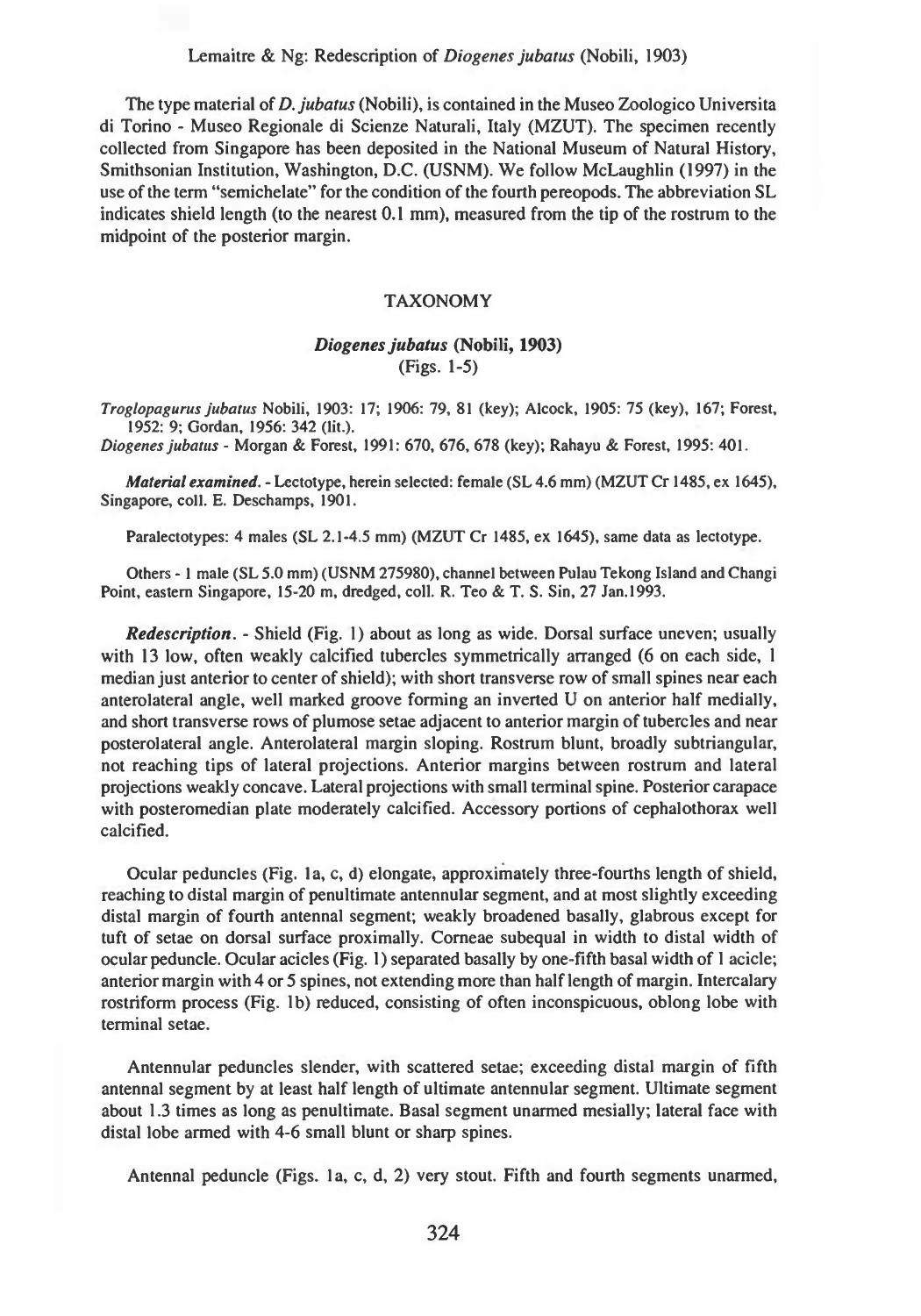**virtually naked. Third segment with small spine on ventrodistal margin. Second segment with 1-4 spines on dorsolateral distal angle (outermost spine usually largest), and row of small spines on ventrodistal margin. First segment with transverse row of setae and small blunt spines on dorsodistal margin; dorsal face with oblique furrow from distomesial to lateroproximal angles. Antennal acicles not forked, short; distal margin oblique, armed with 6-9 spines. Antennal flagellum long and thick, reaching to tips of dactyls ofsecond pereopods; with very long, simple setae on ventral margin of articles, .setae approximately one-third or more as long as entire flagellum; First 2 articles distinctly longer than others.**

**Mouthparts as figured (Fig. 3). Mandible with 3-segmented palp; distal segment of palp with row of setae on distolateral margin. Maxillule with external lobe of endopod obsolete; internal lobe of endopod with long simple seta distally; proximal endite with row of long, often distally curved thick setae. Maxilla with endopod slightly exceeding distal margin of scaphognathite. First maxilliped with endopod short, not reaching distal margin of exopod; exopod with long plumose setae on lateral margin. Second maxilliped without distinguishing features. Third maxilliped unarmed except for teeth of crista dentata and basis.**



**Fig. I.** *Diogenesjubaws.* **a. Shield and cephalic appendages; b. Ocular acicles, intercalary rostriform process, and anterior portion ofshield ofsame; c. Anterior portion of shield and cephalic appendages;** d, shield and cephalic appendages. Scales equal 2 mm (a), 0.5 mm (b,c), and 1 mm (d). a,b, Male (SL **S.O mm), channel between Pulau Tekong Island and Changi Point, eastern Singapore, USNM 275980 ; c, Male (SL 2.1 mm), Singapore, MZUT Cr 1485 (ex 1645); d, Lectotype, female (SL 4.6 mm), Singapore, MZUT Cr 1485 (ex 1645).**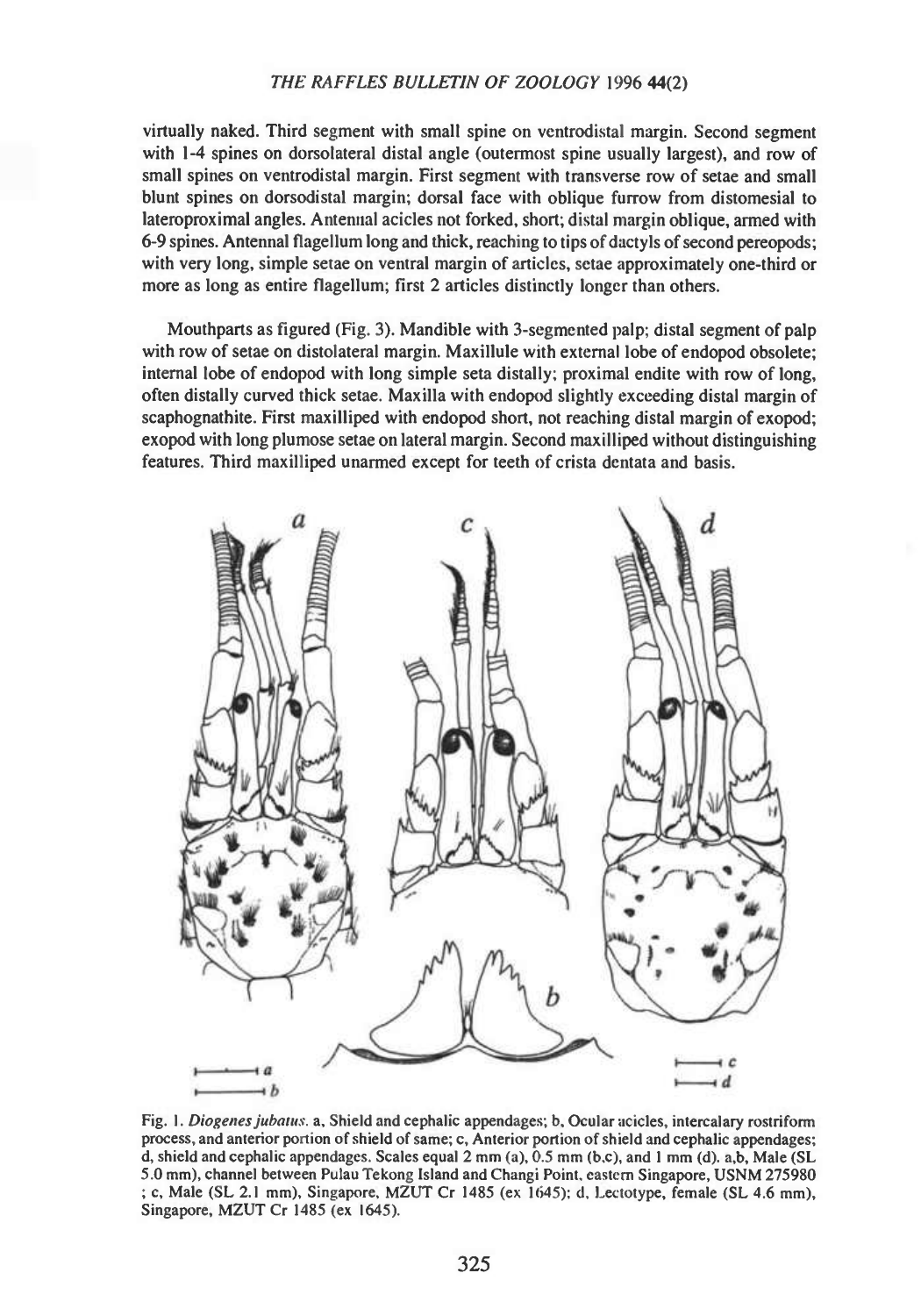

Fig. 2. *Diogenes jubatus*, photographed live in aquarium, a, frontal view; b, left antenna; c, specimen with shell housing removed. Male (SL 5.0 mm), channel between **Pulau Tekong Island** and Changi Point, eastern Singapore, USNM 275980.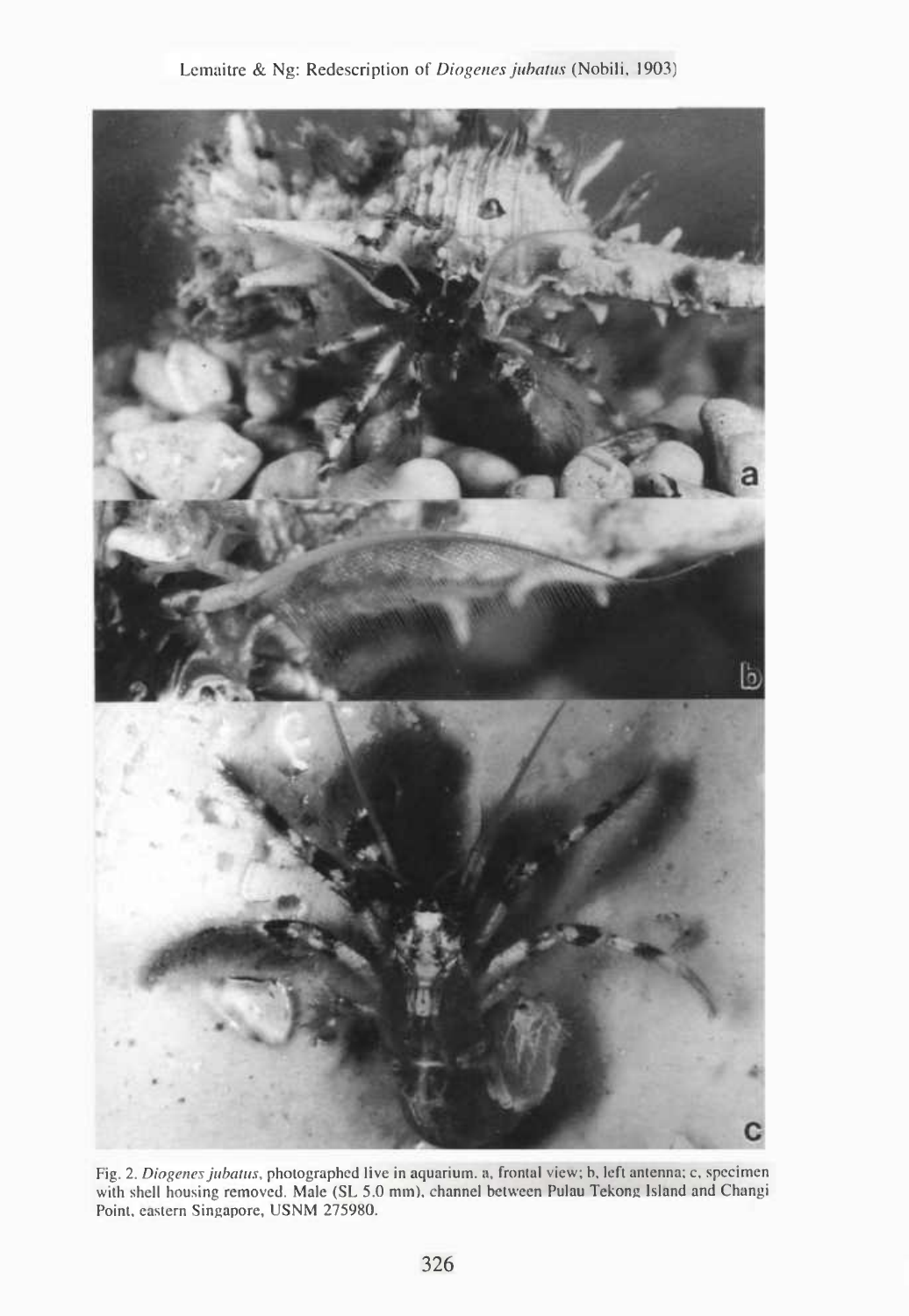Chelipeds markedly dissimilar, left longer, much stronger. Left cheliped (Figs. 2c, 4a) with outer face of chela covered with long, dense plumose setae concealing surface beneath; cutting edge of fmgers with several unequally-sized calcareous teeth, terminating in blunt calcareous claw. Dactyl about as long as upper margin of palm; upper margin with irregular row ofspines; outer face with spines medially. Fixed finger weakly deflected ventrally; with spines on outer face. Palm with irregular row of spines on upper and lower margins; outer face armed with spines except on median area; inner face smooth except for tufts of setae on mid-upper and mid-lower surfaces. Carpus with tufts of setae mostly placed in front of spines or tubercles; upper margin well delimited, with row ofspines including stronger distal spine; outer distal margin with row of spines decreasing in sharpness and size towards lower margin; outer face with longitudinal row of small spines on upper half; inner face smooth except for tufts of setae on upper and lower halves. Merus with row of spines on well delimited, setose dorsal margin; ventrolateral margin with irregular rows of spines; lateral and ventral faces with scattered small tubercles, ventral face with long dense plumose setae



**Fig. 3.** *Diogenesjubatus.* **Left mouthparts, internal view: a, mandible; b, maKillule; c, maxilla; d, first maxilliped; e, second maxilliped; f, third maxilliped. Scales equal 0.5 mm (a-e), and <sup>1</sup> mm (f). Male (SL 5.0 mm), channel between Pulau Tekong Island and Changi Point, eastern Singapore, USNM 275980.**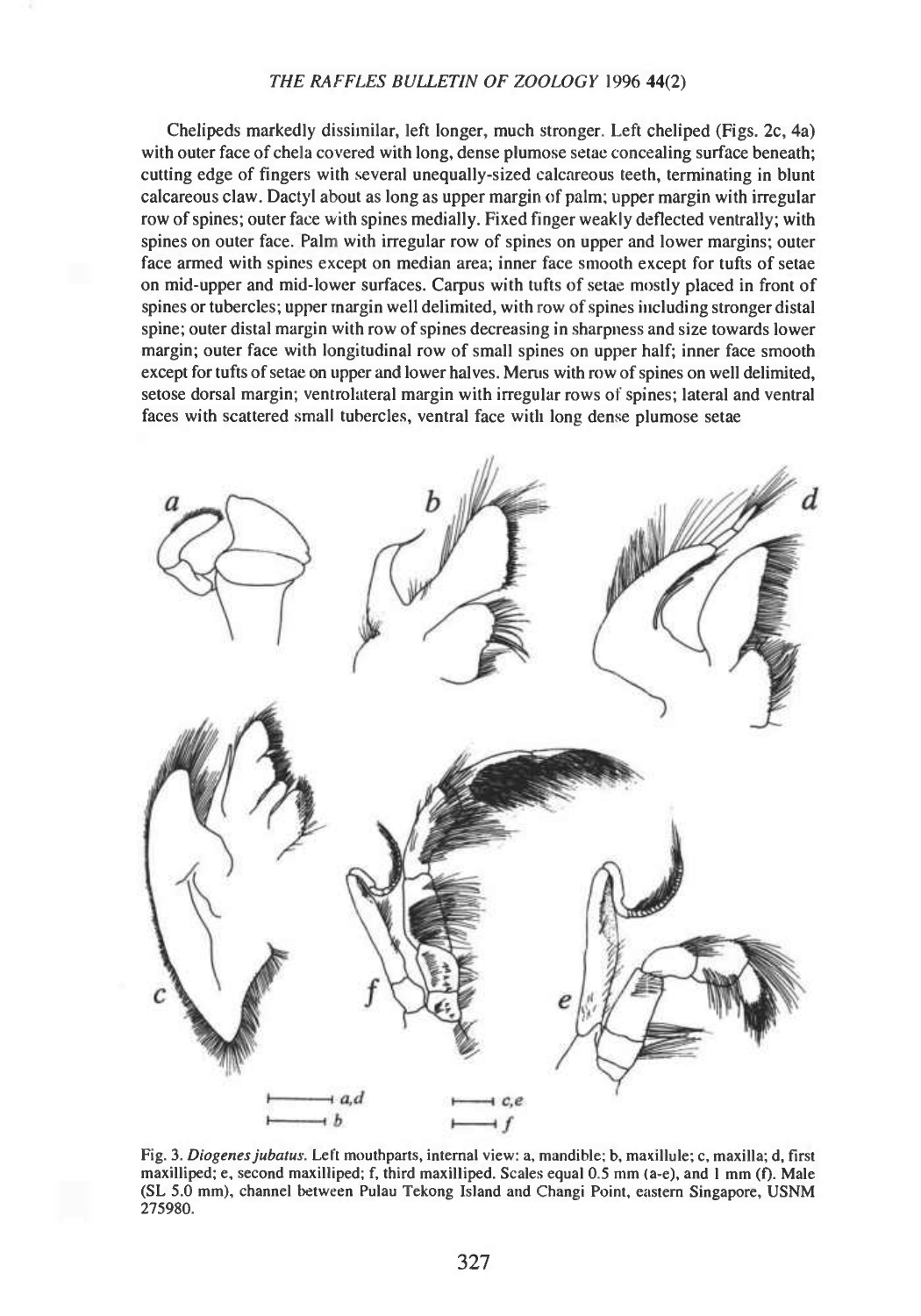#### Lemaitre & Ng: Redescription of *Diogenes jubatus* (Nobili, 1903)

Right cheliped (Figs. 2c, 4b) reaching approximately to distal margin of palm of left cheliped. Chela with outer face of fmgers and upper half of outer face of palm with dense plumose setae concealing surface beneath; outer and inner faces unarmed. Fingers terminating in calcareous tips; cutting edges with small calcareous teeth. Dactyl slightly longer than upper margin of palm; upper margin with row of small spines. Carpus with long setae and <sup>1</sup> distal spine on dorsal margin; lateral face with spine on dorsal half of distal margin, and row of small spines or tubercles on lower half of distal margin. Merus with long setae on dorsal margin; lateral face with scattered small tubercles; ventrodistal margin with row of spines; ventral face with long plumose setae.

Second pereopods (Fig. 2c, 4c) similar. Dactyl approximately 1.2-1.4 times as long as propodus, terminating in sharp corneous claw. Propodus and dactyl with long, dense setae on dorsal and ventral faces, and median longitudinal row of tufts of setae on lateral faces. Carpus with small dorsodistal spine, and dorsal row of setae. Merus and carpus with few tufts of setae on lateral faces; ventral margin of merus setose.

Third pereopods (Fig. 2c, 4d) similar left from right except for setation pattern. Left with dense mat of long plumose setae on outer faces of propodus and dactyl; right lacking dense mat of setae on propodus and dactyl. Otherwise similar to first ambulatory legs.

Coxae of chelipeds and second to fifth pereopods with 1-3 low, wide tubercles on ventral face, each tubercle with row of setae. Anterior lobe of stemite of third pereopods (Fig. 4e) subrectangular, subdivided anteriorly into 2 lobes each with 2-4 small spines and tuft of setae.

Fourth pereopod semichelate. Dactyl terminating in short corneous claw. Propodus with well developed rasp consisting of 5 to 10 rows of scales. Propodus and carpus with small dorsodistal spine.

Fifth pereopod chelate. Propodal rasp extending for less than half length of propodus.

Uropods strongly asymmetrical. Left and right protopods each with row of blunt spines posteriorly; right protopod (Fig. 4f) produced posteriorly forming rasp of corneous scales.

Telson (Fig. 4g) with posterior lobes strongly asymmetrical, left largest. Terminal margins of lobes armed throughout with spines (stronger on left).

Females with unpaired, biramous left second to fifth pleopods (Fig. 5a-d); endopod and exopod divided into 2 or more articles. Males with unpaired, uniramous left second to fifth pleopods (Fig. 5e); distal segment divided into 2-4 articles.

*Colourin life. -* Shield white except for black areas medially and posterior to anterolateral margin; with some iridescence. Ocular peduncles mostly black except for white area basally and narrow white band adjacent to comeae. Ocular acicles black with white distal margin. Basal and penultimate segments of antennular peduncle, and first to third segments of antennal peduncle, black; remaining segments and antennular and antennal flagella, whitish; long setae of antennal flagellum light brown (retained for long time after preservation). Endopod of third maxilliped white, with merus, carpus, propodus, and dactyl each with black band medially. Exopod of third maxilliped and remaining mouthparts with light purple tint. Chelipeds white, each with wide black band distally on merus and carpus, and palm with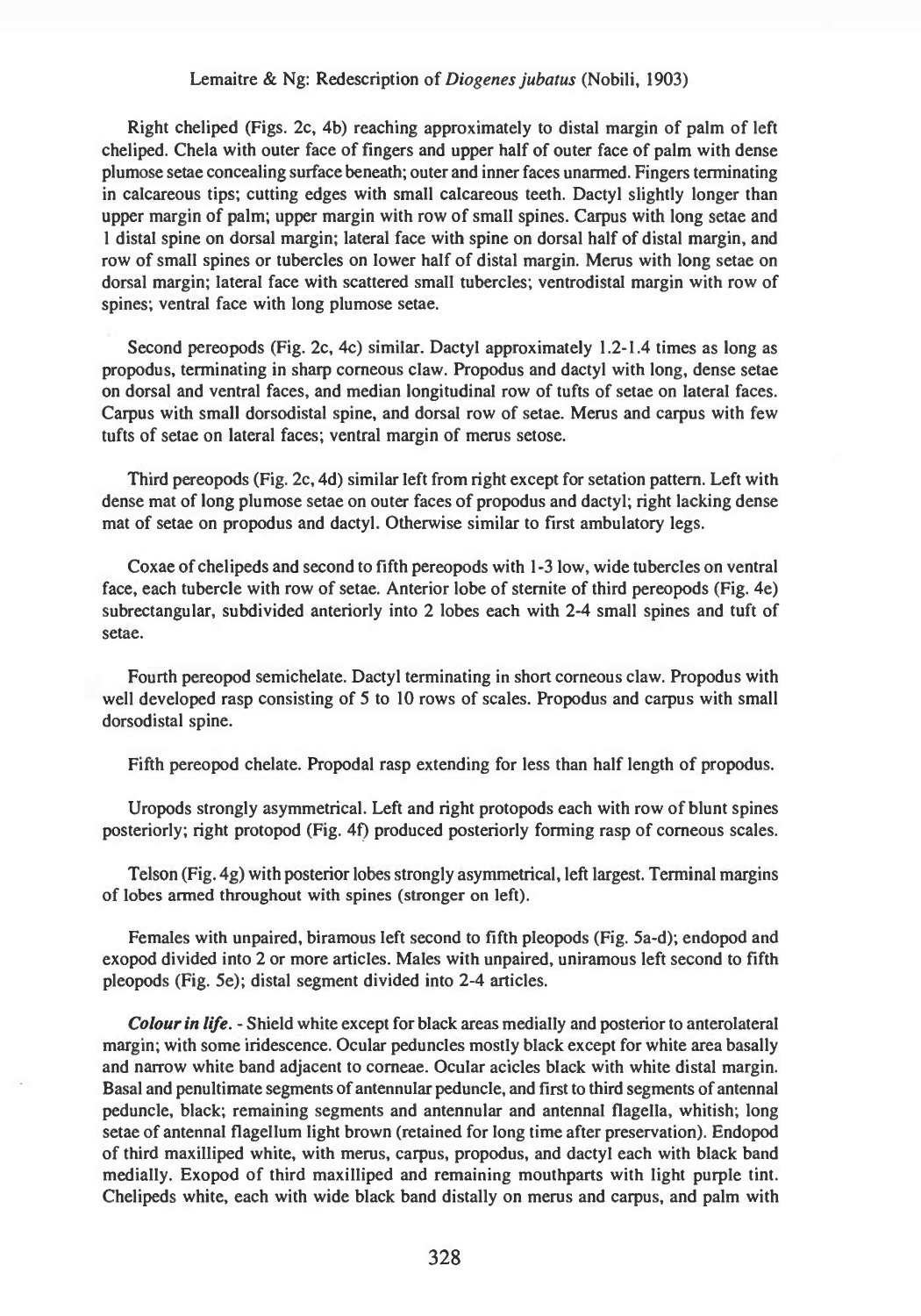black inner face; dactyl with black area on inner face. Ambulatory legs white, each with black band on merus, carpus, propodus, and dactyl.

*Distribution. -* Known only from Singapore thus far; subtidal to 20 m.



**Fig. 4.** *Diogenesjubatus.* **a. Left cheliped (setae omitted), outer view; b. Right cheliped (outer view), setae omitted; c. Second right pereopod, lateral view; d. Third right pereopod, lateral view; e. Anterior lobe of stemite of third pereopods, ventral view; f, Right uropod, dorsal view; g, telson, dorsal view. Scales equal 2 mm (a-d), and <sup>1</sup> mm (e-g). a,b, Paralectotyfje, male (SI. 4.2 mm), Singapore, MZUT Cr 1485 (ex 1645); c,d.f,g, Male (SL 5.0 mm), channel between Pulau Tckong Island and Changi Point, eastern Singapore, USNM 275980; e, Lectotype, female (4.6 mm), Singapore, MZUT Cr 1485 (ex 1645).**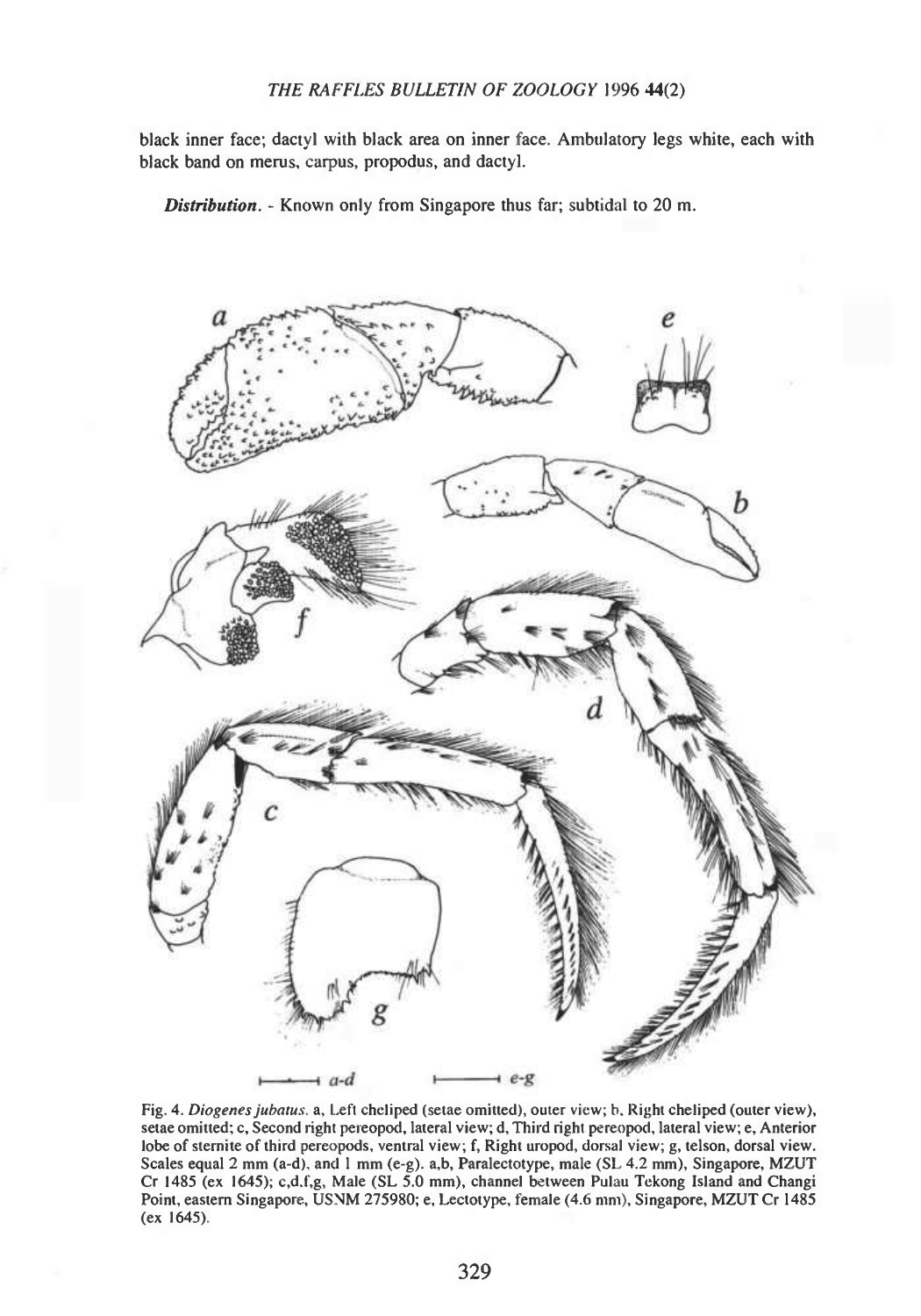## Lemaitre & Ng: Redescription *of Diogenesjubatus* (Nobili, 1903)

*Habitat and behaviour. -* The specimen recently collected in the channel between Pulau Tekong Island and Changi Point, eastern Singapore, was dredged over a substrate consisting of a mixture of gravel, sand and mud, in waters with strong currents. The specimen was found living in a *Murex* gastropod shell. In an aquarium in the laboratory, this hermit crab was quite active, displaying considerable more agility than other *Diogenes* species from the area. In the aquarium, the hermit crab was observed to have distinct preference for areas with strong currents, such as those near air outlets or the efferent end of the air pump. The hermit crab maintained its long antennae arched slightly above body level, widely apart (Fig. 2a), and facing into the current, flicking them through its mouthparts when fish flakes were introduced into the aquarium. This behaviour, and the "cast-net" structure of the long and strong antennae, suggests that the species uses the antennae for capturing food. Several other species *of Diogenes* also exhibit "cast-net" antennae, and a similar behaviour has been observed by Boltt (1961) for *D. brevirostris* Stimpson, 1858.

*Affinities. -* This species most closely resembles *D. platyops* Rahayu & Forest, 1995, from Indonesia. *Diogenesjubatus* differs from *D. platyops* in several characters. The antennal peduncles are distinctly stouter in *D. jubatus* than in *D. platyops.* The fixed finger of the left cheliped is weakly deflected in *D. jubatus,* whereas it is not in *D. platyops.* The dactyls of the second and third pereopods of *D. jubatus* are 1.2-1.4 as long the propodi; the dactyls of *D. platyops* are 0.9-1.0 as long as the propodi. The setation on the propodus and dactyl of the left third pereopod of *D. jubatus* consist of a dense mat of plumose setae that entirely cover the lateral faces of the segments; setation of D. *platyops* is arranged as dense fringes on the dorsolateral and ventrolateral margins that partially cover the lateral faces of the segments.



Fig. 5. *Diogenesjubatus.* a-d. Female left pleopods. lateral view (seiae omitted in b-d): a. Second: b, third; c. Fourth; d. Fifth, e. Male left second pleopod, lateral view. Scale equals <sup>I</sup> mm. a-d, Lectotype, female (4.6 mm), Singapore, MZUT Cr 1485 (ex 1645); e, Male (SL 5.0 mm), channel between Pulau Tekong Island and Changi Point, eastern Singapore, USNM 275980.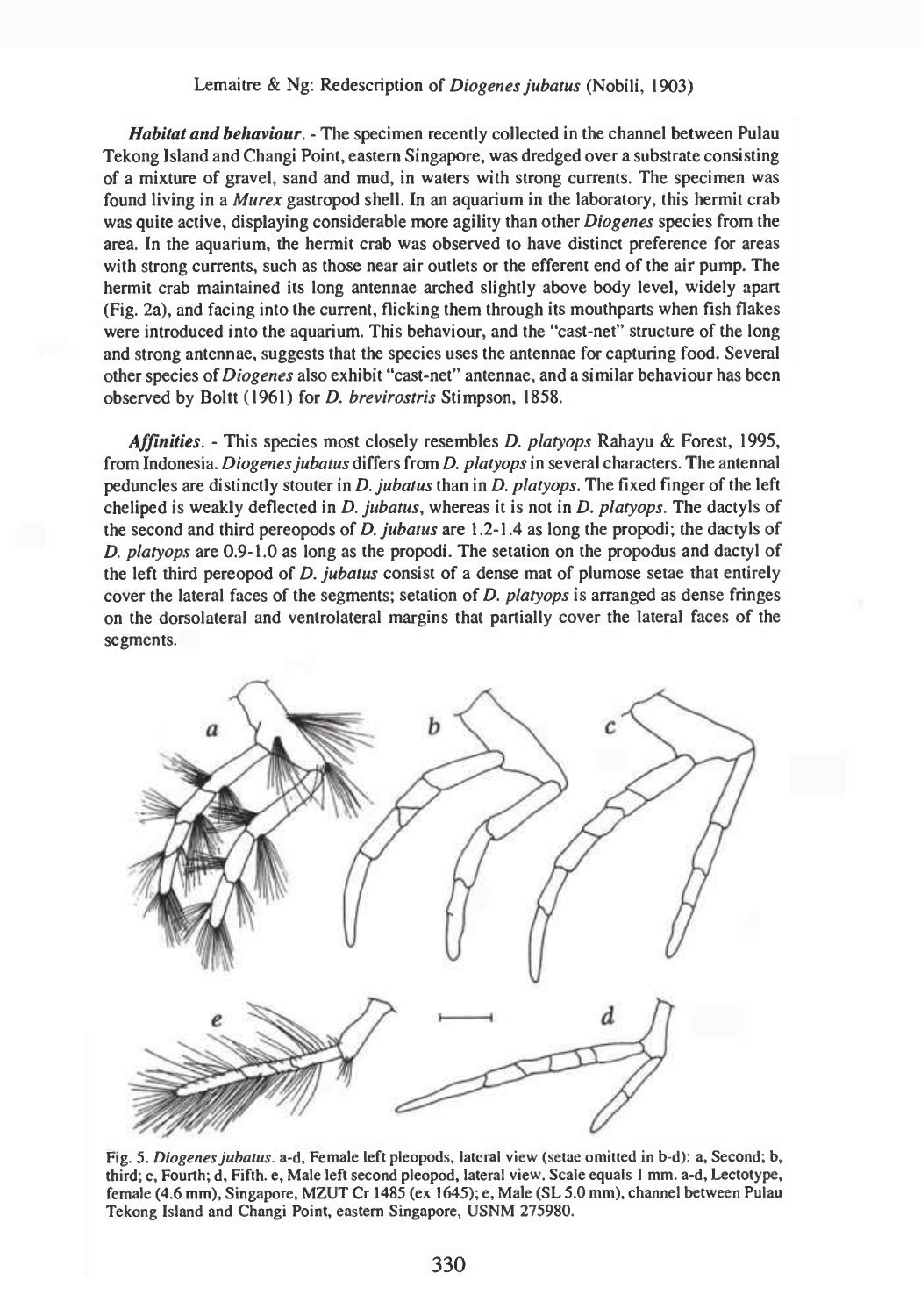*Remarks. -* Similarities *ot Diogenes jubatus* with *D. manaarensis* (Henderson, 1893), and *D. jousseaumei* (Bouvier, 1897), have been pointed out by Nobili (1903, all as *Troglopagurus),* and Morgan & Forest (1991). Although no specimens of either *D. manaarensis* or *D. jousseaumei* have been examined during this study, it is apparent from the literature cited herein that the potential for confusion of *D. jubatus* with these taxa as well as with *D. platyops,* does exist. Since Nobili (1903) did not select a holotype for his taxon, a lectotype is herein selected for *D. jubatus* from the syntypic series.

Comparison of specimens of *D. jubatus* with Henderson's (1893: 421, pl. 39, figs. 9-11) description and figures of *D. manaarensis,* shows more similarities with that species than with *D. jousseaumei.* Carcinologists have separated *D. jubatus* from *D. manaarensis* based on the ocular peduncles and acicles, antennal acicles, cheliped setation, and length of dactyl of ambulatory legs (Nobili, 1906; Morgan & Forest, 1991). They have considered that in Z>. *manaarensis* the ocular peduncles reach to the midline of the ultimate antennular segment; the ocular acicles have spines along the entire distolateral margin; the antennal acicles are "truncate"; the chelipeds have moderate setation; and ihe dactyls of the ambulatory legs are no longer than the propodi. In contrast, in *D. jubatus,* the ocular peduncles reach only to the proximal margin of the ultimate antennular segment; the antennal acicles are "not truncate"; the ocular acicles have spines only distally; the chelipeds are densely setose; and the dactyls of the ambulatory legs are longer than the propodi. While these differences are useful in separating the two taxa, there is some difficulty in using as diagnostic characters "truncate" vs. "not truncate" condition of the antennal acicle, and the armature of the ocular acicles. In both species the antennal acicles could be considered "truncate", if we interpret this condition to be shortened, cut-off, with the distal margin squared. In D. *jubatus,* the distal margin is armed with spines as in *D. manaarensis,* but in the former, the margin is slightly oblique, not squared; however, in *D. manaarensis,* at least the right antennal acicle depicted by Henderson (1893: pi. 39, fig. 9) can be considered oblique.

*Diogenesjubatus* exhibits marked differences in setation between the right and left third pereopods (Fig. 2c). As previously mentioned, on the left leg a dense mat of long plumose setae is present on the lateral faces of propodus and dactyl; the right leg lacks this mat, and has only long simple setae on the dorsal and ventral margins. A similar condition has been reported for *D. jousseaumei* and *D. stenops* Morgan & Forest, 1991 (see Nobili, 1903, as *Troglopagurus;* Morgan & Forest, 1991). Additionally, at least two other species, *D. setocristatus* Morgan & Forest, 1991, and *D. platyops,* also exhibit denser setation on the left than on the right third pereopods. However, in the latter two species the dense setae on the left leg are arranged in fringes on the dorsolateral and ventral margins of propodus and dactyl (see Morgan & Forest, 1991; Rahayu & Foresi, 1995).

*History ofgeneric and group placement. -* The close similarity between *Troglopagurus* and *Diogenes,* was first observed by Bouvier (1897), who remarked that the two differed only in that *Troglopagurus* lacked the mobile rostrum present in *Diogenes,* and that as a consequence the ocular acicles were closer together in *Troglopagurus.* Forest (1952), in his description of *Diogenes mercatoris,* observed similarities between his species and *T. jousseaumei,* and concluded that at least *T. jousseaumei* and *T. persicus* should be transferred to *Diogenes.* Because Forest did not have first hand information on the type species of the genus, *T. manaarensis,* or *T. jubatus,* he retained *Troglopagurus* for these two species until such time as specimens could be studied. Subsequently, Forest (1955: 75) mentioned that he had examined the type of *T. manaarensis,* and synonymized *Troglopagurus* with *Diogenes.* He based his decision on the observation that all four species assigned to *Troglopagurus*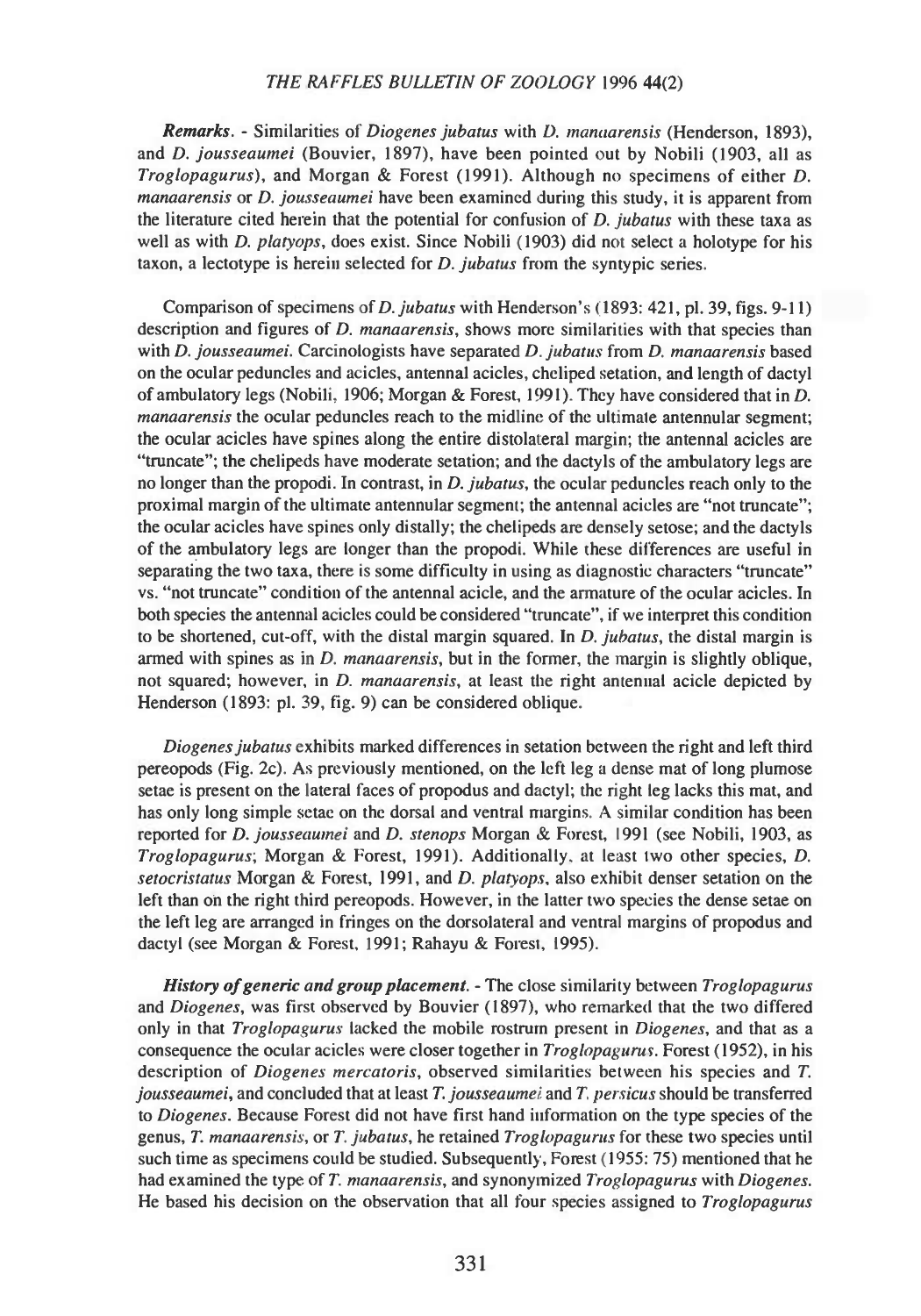# Lemaitre & Ng: Redescription of *Diogenesjubatus* (Nobili, 1903)

have an intercocular process that had not been mentioned or apparently was overlooked by previous carcinologists, and which represented a reduced condition of the mobile rostrum in *Diogenes* species. Although Lewinsohn (1969) disagreed with Forest and retained *Troglopagurus* for a specimen he reported as *T. jousseaumei* Bouvier 1897, he (Lewinsohn) had only one specimen, and apparently did not have direct knowledge of other species in the *Troglopagurus* group. Recent studies, however, indicate that the interocular process in species of the *Troglopagurus* group, and the mobile rostrum of *Diogenes* species, are homologous structures (Morgan, 1987; Morgan & Forest, 1991; Rahayu & Forest, 1995). In assigning Nobili's *T. jubatus* to *Diogenes,* however, these carcinologists did not have specimens of Nobili's species on hand, and assumed that an interocular process was present. Our study of Nobili's types of *T. jubatus* as well as the specimen reported herein from Singapore, confirms that an interocular process indeed exists in this species. The process in *D. jubatus* is reduced to a small oblong lobe with a tuft of setae (Fig. lb), and therefore, it rightfully belongs in *Diogenes.*

As previously mentioned, *Diogenes jubatus* is one of four species originally described in the genus *Troglopagurus* Henderson, 1893, sometimes referred to as the *Troglopagurus* group (e.g. Morgan & Forest, 1991). The other species assigned to this group, all from the Indian Ocean region, include the type of the genus, *T. manaarensis* Henderson, 1893, *T. jousseaumei* Bouvier, 1897, and *T. persicus* Nobili, 1905. These, and four species of *Diogenes*, were defined by Morgan & Forest (1991) as the *'Diogenes jousseaumei* complex', based on the presence of a markedly reduced intercalary rostriform process. Rahayu & Forest (1995), in their division of *Diogenes* species, included D. *jubatus* in Group II, subgroup 2. This subgroup, equivalent to Morgan & Forest's (1991) *'Diogenes jousseaumei* complex' [except] that Rahayu & Forest (1995) excluded *D. persicus,* and added one more new species], was defmed for species characterized by a reduced interocular process, and long, dense setae on the chelipeds and ambulatory legs. In addition to *T. jubatus,* Rahayu & Forest included in the subgroup, *D. manaarensis, D. jousseaumei, D. mercatoris* Forest, 1952, *D. crosnieri* Dechanci, 1964, *D. setocristatus* Morgan & Forest, 1991, D. *stenops* Morgan & Forest, 1991, and *D. platyops.*

#### ACKNOWLEDGEMENTS

We thank Francesca Gherardi (Universita di Firenze) for help in locating the types of *D. jubatus*; and Dr. Elena Gavetti (MZUT) for kindly arranging the loan of the specimens. Patsy A. McLaughlin (Shannon Point Marine Center, Western Washington University) did not hesitate in sharing her notes and knowledge of hermit crabs, and also provided useful criticism to the manuscript. The study has been partially supported a a research grant (RP960314) to the second author from the National University of Singapore.

#### LITERATURE CITED

Alcock, A., 1905. *Catalogue ofthe Indian Decapod Crustacea in the collection ofthe Indian Museum. Pt. 2. Anomura.* Fasc. 1. Pagurides. Indian Museum, Calcutta. xi+ 197 pp., pis. 1-16.

Bouvier, E.L., 1897. Sur deux paguriens nouveaux trouvés par M. Coutière dans les récifs madréporiques, à Djibouti. *Bull. Mus. Hist. nat.*, Paris, 6: 229-233.

Boitt, R.E., 1961. Antennary feeding of the hermit crab *Diogenes brevirostris* Stimpson. *Nature,* London, 192(4807): 1099-1100.